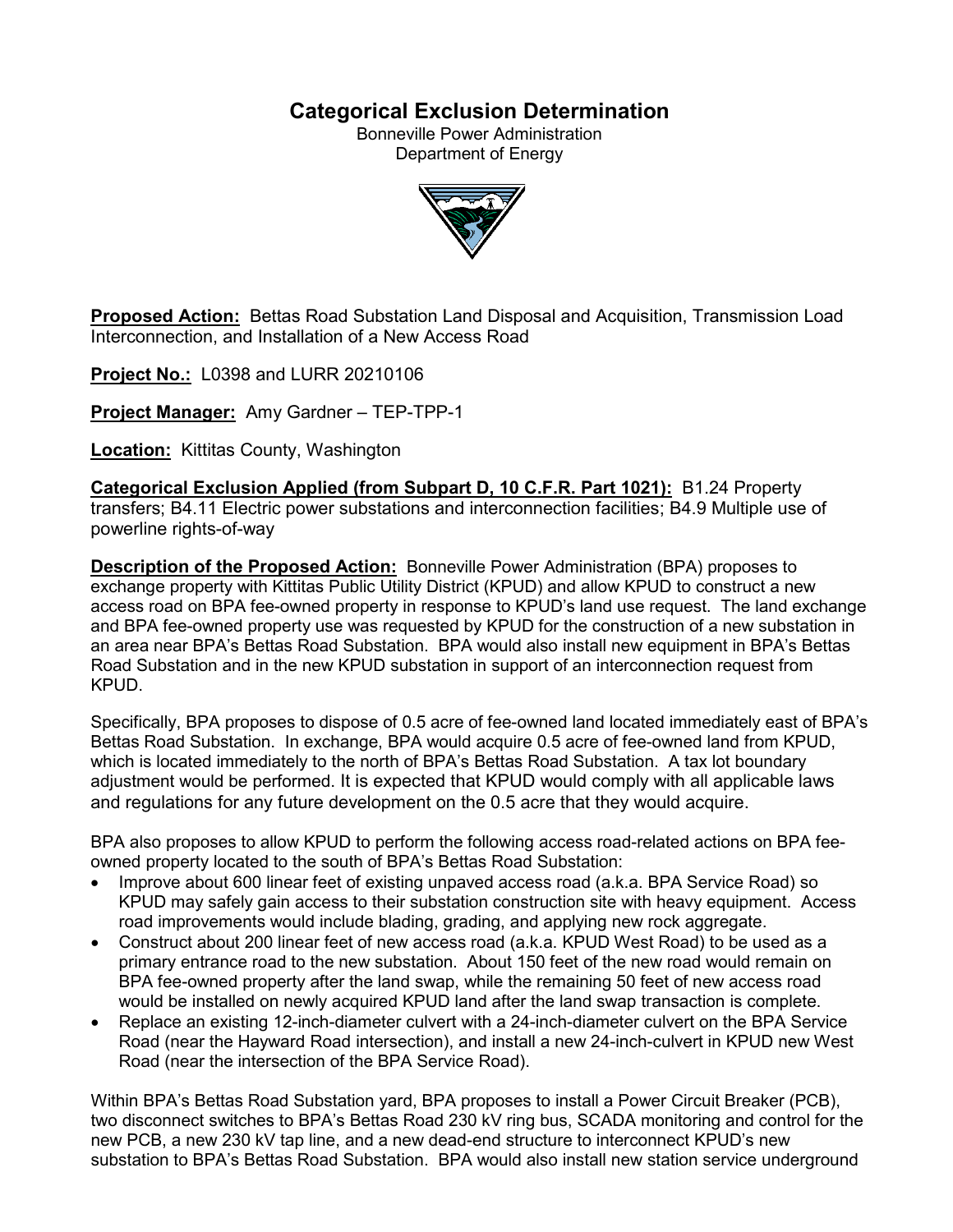cable between the new PCB and the existing BPA control house in a trench about 3 feet wide by 3 feet deep by 240 feet long. To accommodate the new station service cable trench, the existing catch basin and stormwater lines may be relocated around the new PCB footings. In KPUD's new substation, BPA also proposes to install a revenue meter and cellular modem.

**Findings:** In accordance with Section 1021.410(b) of the Department of Energy's (DOE) National Environmental Policy Act (NEPA) Regulations (57 FR 15144, Apr. 24, 1992, as amended at 61 FR 36221-36243, Jul. 9, 1996; 61 FR 64608, Dec. 6, 1996, 76 FR 63764, Nov. 14, 2011), BPA has determined that the proposed action:

- 1) fits within a class of actions listed in Appendix B of 10 CFR 1021, Subpart D (see attached Environmental Checklist);
- 2) does not present any extraordinary circumstances that may affect the significance of the environmental effects of the proposal; and
- 3) has not been segmented to meet the definition of a categorical exclusion.

Based on these determinations, BPA finds that the proposed action is categorically excluded from further NFPA review

*/s/ Becky Hill* Becky Hill Contract Environmental Protection Specialist Flux Resources, LLC

Reviewed by:

*/s/ Carol Leiter* Carol Leiter Supervisory Environmental Protection Specialist

Concur:

*/s/ Katey C. Grange February 17, 2022* Katey C. Grange Date NEPA Compliance Officer

Attachment(s): Environmental Checklist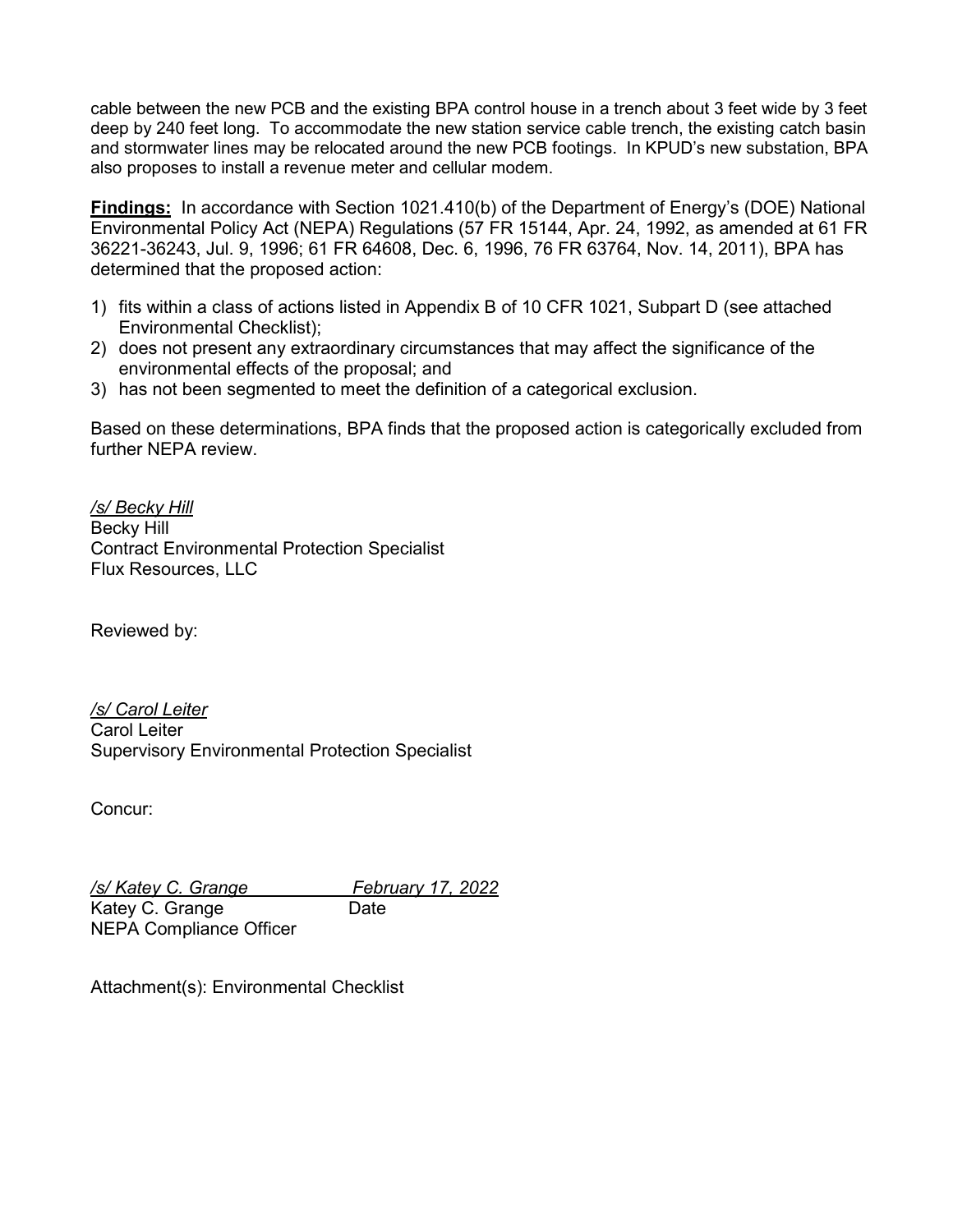# **Categorical Exclusion Environmental Checklist**

This checklist documents environmental considerations for the proposed project and explains why the project would not have the potential to cause significant impacts on environmentally sensitive resources and would meet other integral elements of the applied categorical exclusion.

**Proposed Action:** Bettas Road Substation Land Disposal and Acquisition, Transmission Load Interconnection, and Installation of a New Access Road (L0398/ LURR 20210106)

# **Project Site Description**

The project area is located at and near BPA's Bettas Road Substation in T19N R17E Section 15 of Kittitas County, Washington. The project area is located about 13 miles east of Cle Elum and 12 miles northwest of Ellensburg, Washington. A non-BPA substation, linked to a wind generation facility nearby, is located immediately west of BPA's Bettas Road Substation. The surrounding area is relatively unpopulated, as there are only a few residences within a 10-mile radius. Habitat in the area includes low growing shrubs and grasses on rolling hills and intermittent streams in the low-lying depressions between the hills. The nearest intermittent stream is located about 800 feet southwest of the project area, and the nearest wetland, a freshwater emergent wetland adjacent to Dry Creek, is over 3,200 feet east of the project area. The intermittent streams in the local area feed into Dry Creek, which is also about 3,200 feet east of the project area. Dry Creek flows into the Yakima River (and its associated floodplain) about 8 miles southeast of the project area. The Yakima River is designated freshwater critical habitat for Middle Columbia River steelhead.

# **Evaluation of Potential Impacts to Environmental Resources**

# **1. Historic and Cultural Resources**

Potential for Significance: No with Conditions

Explanation: The BPA archaeologist initiated Section 106 consultation on July 22, 2021 with the Department of Archaeology and Historic Preservation (DAHP) and the Confederated Tribes and Bands of the Yakama Nation. On the same day, the Confederated Tribes and Bands of the Yakama Nation requested a cultural resource survey be conducted of the Area of Potential Effect. On July 26, 2021, DAHP concurred with the proposed Area of Potential Effect.

On January 10, 2022, the BPA archaeologist determined that implementation of the proposed undertaking, would result in no adverse effect to historic properties and no adverse effect to historic transmission lines. On January 19, 2022, DAHP responded with a requirement that an archaeological monitor be present during construction activities. On February 11, 2022, the Confederated Tribes and Bands of the Yakama Nation verbally confirmed (to the BPA archaeologist) their concurrence with DAHP's requirement.

Notes:

- Two cultural resource sites were recorded near the project area. To avoid potential impacts to these resources, the sites would be surrounded with flagging. Additionally, the sections of the access road near the two sites would receive Sensitive Area boundary line flagging to deter vehicles and equipment from leaving the roadway.
- An archaeological monitor must be present during ground-disturbing project activities near the two cultural resource sites.
- An Inadvertent Discovery Plan, with contact information for the BPA cultural resources lead, would be supplied to the construction contractor prior to commencing construction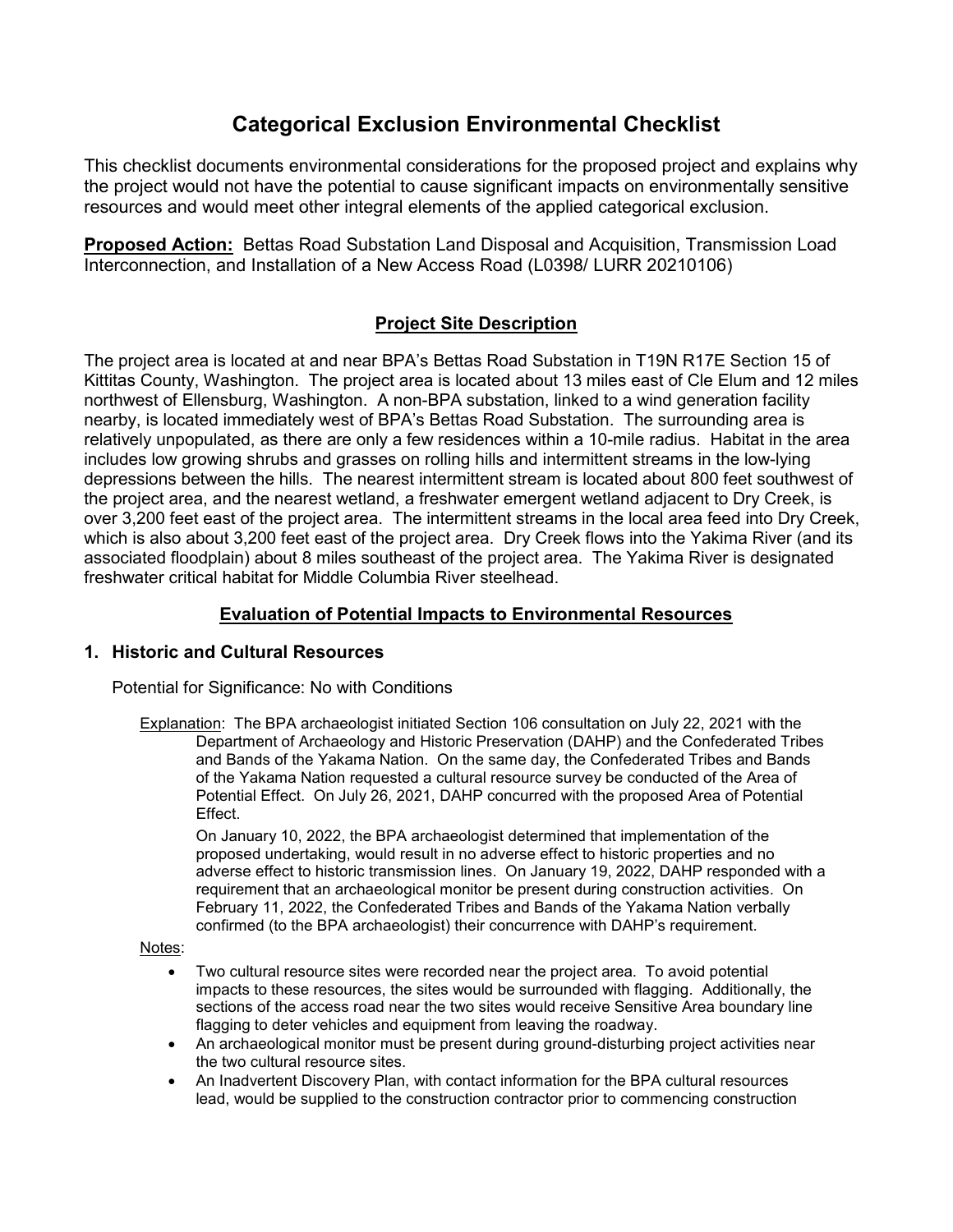work. Should cultural resources be discovered during project activities, then all project work in the area must stop, and the cultural resources lead must be notified immediately.

## **2. Geology and Soils**

Potential for Significance: No with Conditions

Explanation: Geology and soils within and around the BPA Bettas Road Substation were previously disturbed during construction of the existing substation, associated transmission lines and the BPA Service Road. Permanent soil impacts would occur where the ground surface would be compacted and covered by rock for KPUD's new West Road. It is assumed that any future development of the 0.5 acre transferred to KPUD would adhere to the local and state stormwater and erosion control requirements to limit soil erosion.

Notes:

• Standard construction best management practices would be implemented to prevent soil erosion and sedimentation, and disturbed areas would be reseeded after construction is complete.

## **3. Plants (including Federal/state special-status species and habitats)**

Potential for Significance: No

Explanation: There are no documented occurrences of any state-listed, special-status, or Federally-listed plant species under the Endangered Species Act (ESA) in the project area; therefore, the proposed project would not have an effect on state-listed, special-status, or Federally-listed ESA plant species. The construction of KPUD's new access road and potential future development of the 0.5 acres would primarily crush and remove native bunchgrass species and non-native grasses, but it may also impact low-growing sagebrush and rabbit brush, lupine, cushion buckwheat, yarrow, and hairy cat's ear. The vegetation disturbance would be limited to the project area and is of similar vegetation types in adjacent areas.

## **4. Wildlife (including Federal/state special-status species and habitats)**

Potential for Significance: No

Explanation: There are no documented occurrences of any state-listed, special-status, or Federally-listed wildlife species under the Endangered Species Act (ESA) in the project area; therefore, the proposed project would not have an effect on state-listed, specialstatus, or Federally-listed ESA wildlife species. Wildlife may temporarily relocate during project activities, but would likely return to the remote project area after the project is complete.

## **5. Water Bodies, Floodplains, and Fish (including Federal/state special-status species, ESUs, and habitats)**

Potential for Significance: No

Explanation: The project area does not contain any water bodies, floodplains, or surface connectivity to fish streams. Therefore, the project would not impact water bodies, floodplains, or fish.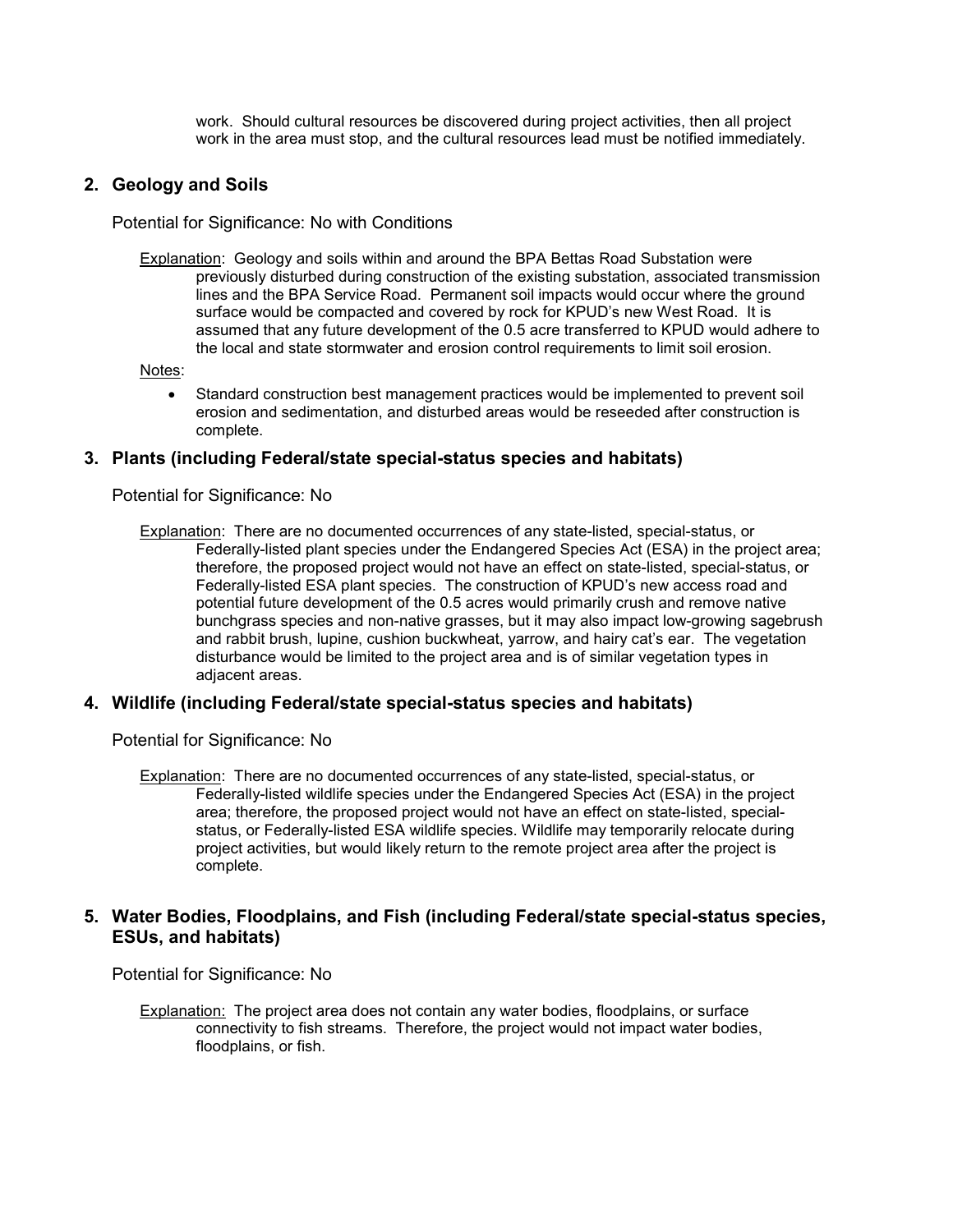#### **6. Wetlands**

Potential for Significance: No

Explanation: The project area does not contain any wetlands. Therefore, the project would not impact wetlands.

#### **7. Groundwater and Aquifers**

Potential for Significance: No

Explanation: Spill prevention measures would be implemented during project activities associated with the transmission interconnection project and KPUD's new access road installation. The project activities would not provide a pathway for groundwater contamination.

#### **8. Land Use and Specially-Designated Areas**

Potential for Significance: No

Explanation: The project area is not located in a specially-designated area, and no land use changes are proposed. While there would be a tax lot boundary adjustment performed through the county, the land use for both parcels of land would not change, as the lands would be used to support of transmission infrastructure.

#### **9. Visual Quality**

Potential for Significance: No

Explanation: The project activities would not substantially change the visual quality of area, as they would be consistent with the transmission substation and line facilities in the project area.

#### **10. Air Quality**

Potential for Significance: No

Explanation: There may be a small amount of temporary dust and vehicle emissions during project activities associated with the transmission interconnection project, KPUD's new access road installation and any future development on the 0.5 acre transferred; however, there would be no substantial changes to air quality after construction is complete.

#### **11. Noise**

Potential for Significance: No

Explanation: Some temporary construction noise would occur during intermittent periods of time during daylight hours. After project completion, the operational noise at the BPA Bettas Road Substation would not change. The project would not substantially change the noise quality of the area, beyond temporary construction-related noise impacts.

## **12. Human Health and Safety**

Potential for Significance: No

Explanation: All standard safety protocols would be followed during project activities; therefore, project activities would not impact human health or safety.

## **Evaluation of Other Integral Elements**